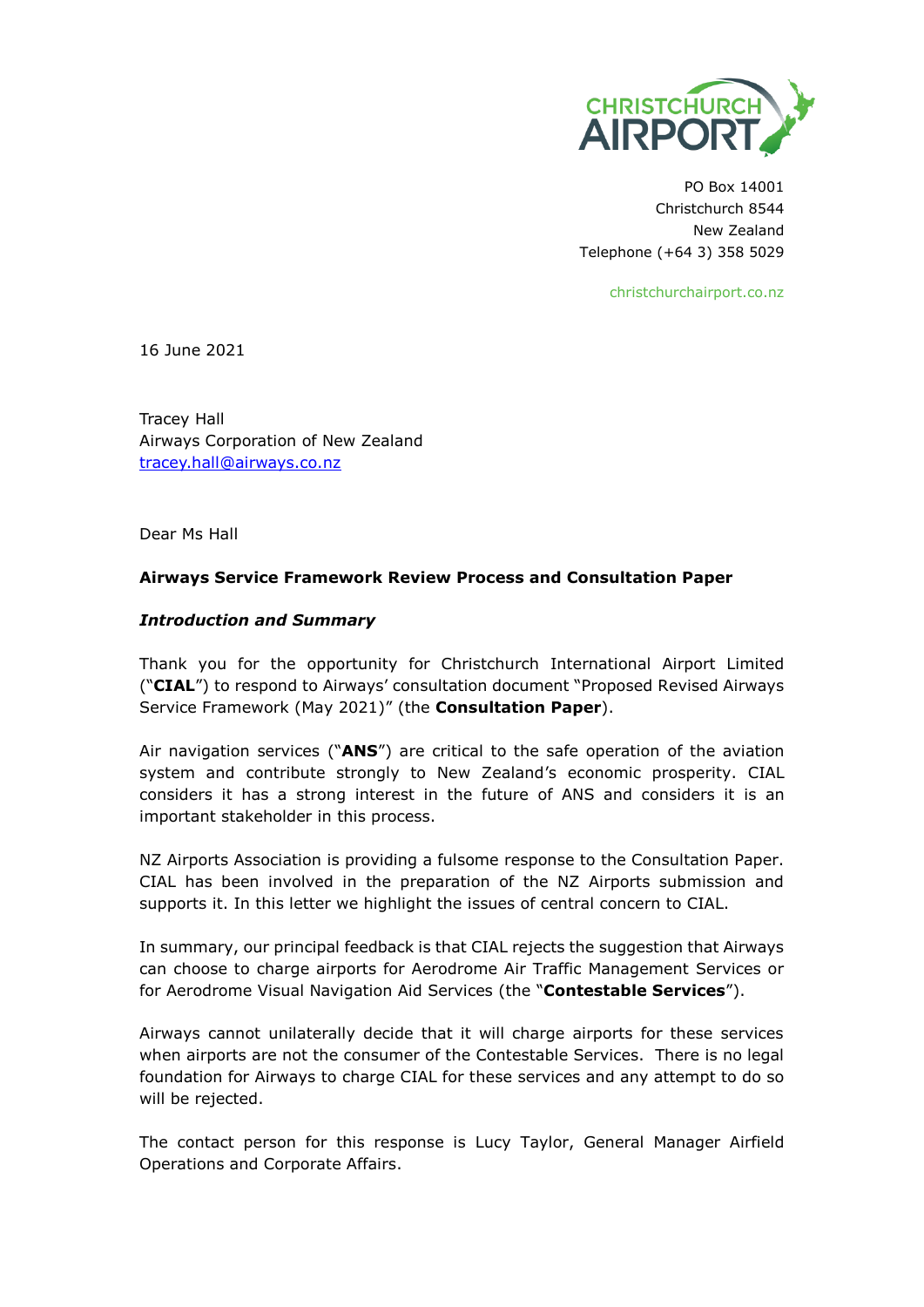## *CIAL's principal feedback on the Consultation Paper*

CIAL's principal feedback on the Consultation Paper is that Airways does not have the unilateral ability to decide that it has different customers for its services. For this reason CIAL rejects the suggestion that Airways might invoice airports for the Contestable Services.

This misunderstanding in the Consultation Paper seems to have two causes. First, it misunderstands the commercial model. Airways is a State-Owned Enterprise, incorporated as a company, and it operates in a commercial context. The Contestable Services provided by Airways are well defined and well understood in the market, having been delivered by Airways and paid for by airlines for three decades. To suggest that Airways can simply decide to now charge an entirely different group of stakeholders for its services misunderstands the commercial model. Airways is not a taxing agency.

Second, the proposal misunderstands the current arrangements at the major aerodromes. CIAL and other major aerodromes are required by the Director under Part 139 of the Civil Aviation Act to "ensure the provision" of air traffic control services. This is not the same thing as an aerodrome consuming those services. Rather, the status quo arrangements include CIAL agreeing that Airways can come onto the aerodrome and operate its business, selling its services to its customers. This agreement is documented, for a consideration of \$1.

In short, the change proposed in the Consultation Paper has no legal foundation, and is inconsistent with several decades of commercial practice.

It is also at odds with the understanding of the Associate Minister for State Owned Enterprises when the government agreed to provide financial support to Airways last year. The Associate Minister recorded in his September 2020 statement of shareholder expectations that the government has provided "Airways with additional equity capital of up to \$70 million to help mitigate issues ... the company was facing, so that it can continue to provide air traffic services to the airlines".

In summary, and to be very clear, CIAL does not agree that it is a consumer of the Contestable Services, there is no agreement for CIAL to pay for these services, and if Airways was to attempt to invoice CIAL for these services that would be rejected.

CIAL stands ready to provide access to Airways to its aerodrome for Airways to provide its services to its customers in the ordinary way. The terms of the access agreement are well understood, the consideration paid by Airways is nominal, and CIAL is prepared to discuss any potential improvements Airways suggests.